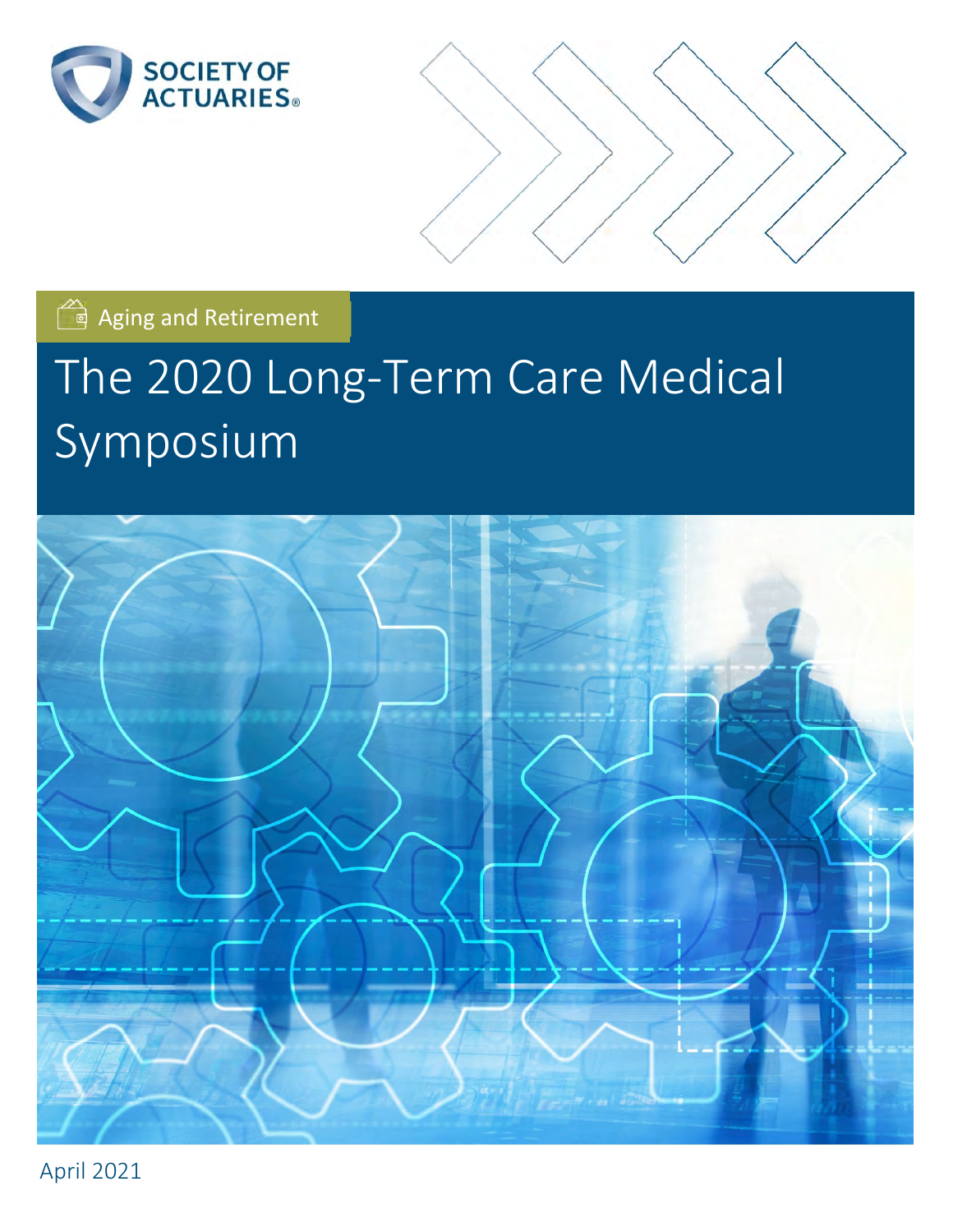

# The 2020 Long‐Term Care Medical Symposium Views and Notes from Experts Outside of the LTC Industry

**AUTHOR** Robert Eaton, FSA, MAAA Shawna Meyer, FSA, MAAA

**SPONSOR** Society of Actuaries' Long-Term Care Insurance Section

Caveat and Disclaimer

The opinions expressed and conclusions reached by the authors are their own and do not represent any official position or opinion of the Society of Actuaries or its members. The Society of Actuaries makes no representation or warranty to the accuracy of the information.

Copyright © 2021 by the Society of Actuaries. All rights reserved.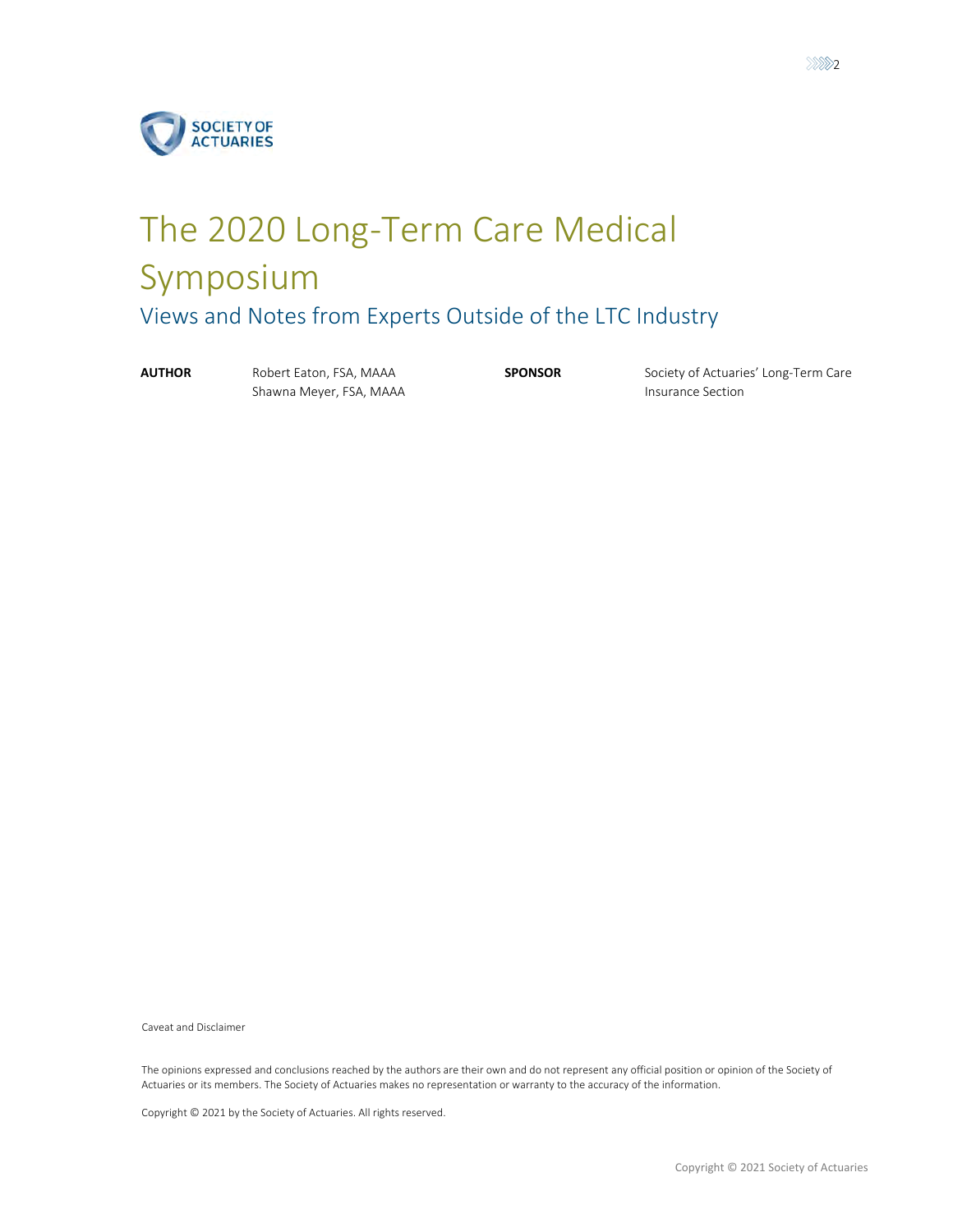# **CONTENTS**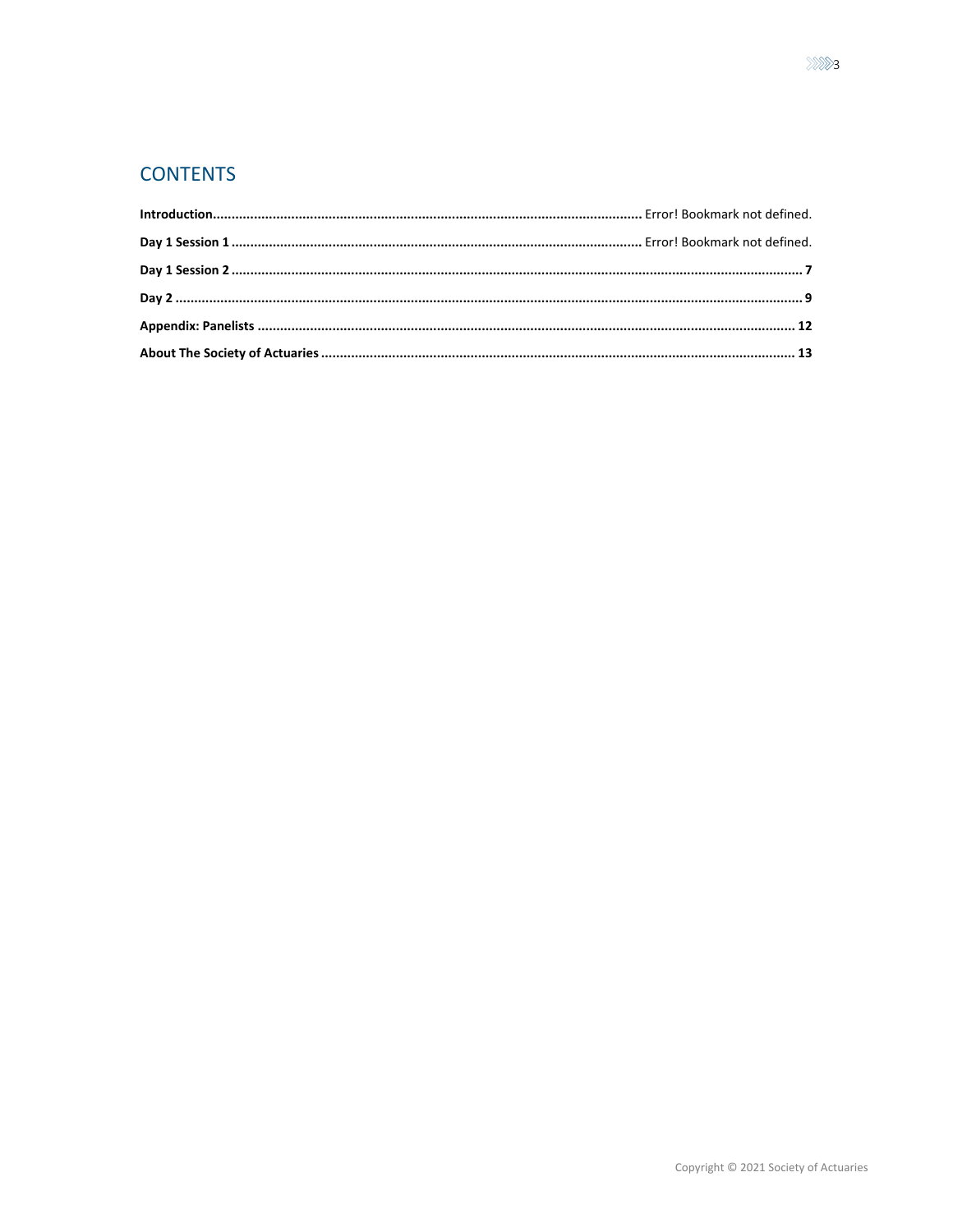The 2020 Long‐Term Care (LTC) Medical Symposium (the Symposium) was a two half‐day conference that extracted the thinking of leading experts on historical and future trends that will influence LTC insurance (LTCI) claim expectations. The Symposium focused on ideas from experts outside of the LTCI industry for the explicit purpose of gathering fresh perspectives on the issues that long-term care insurance companies face, such as expected timing of new claims onset, length of claim, life expectancy and cost of care.

The Symposium was not intended to quantify historical or future trends or to be prescriptive or specific about long‐term care actuarial assumptions. Rather, the Symposium aimed to provide the long‐term care actuary with environmental context for considering morbidity and other macroeconomic or external factors that may impact LTC experience in the long term. The agenda for the 2020 symposium included topics central to understanding future LTC claims: The role of technology, the evolution of care delivery, trends in cognitive impairment and Alzheimer's disease, and medical advances impacting LTC. This was a unique year as the Symposium took place in December of 2020 in the midst of a global pandemic and was done virtually for the first time. While the Symposium did not devote specific focus to COVID‐19, this topic was interwoven into the other topics that are typically covered. Given the timing of the Symposium, some discussion of COVID‐19's impact on care delivery and insured attitudes was considered. Also, importantly, we began the discussion of how this will impact the future both from a health perspective as well as insured behavior perspective. Given the point of time and the evolution of the information, we will need to continue to gather data and perspectives on this important topic over time.

The Symposium was professionally facilitated to allow dialogue on topics outside of the published agenda. A handful of LTCI industry participants helped guide the discussion to ensure that the content remained relevant to the primary audiences. Moving forward, the hope is that this type of discussion will be very useful to actuaries in understanding how the environment in LTC changes over time and to get a sense for the pace and source of this change.

*Please note the distinctly conversational tone of this report: This is intended to capture the key thoughts of the experts on the panel as they participated in dialogue.* 

This year we created the following report in a slightly different way using a notes‐style format. We asked several actuaries who attended the event to help us write this summary. Special thanks to Jim Berger, FSA, MAAA; David Benz, FSA, MAAA; and Rhonda Ahrens, FSA, MAAA. We are also making the recording of the event available upon request.

*Introduction by Robert Eaton, FSA, MAAA; and Shawna Meyer, FSA, MAAA* 

#### **1.1 DAY 1 SESSION 1**

The goal for the Symposium is to provide information to actuaries as they make predictions about the future, e.g., how long do people live, how many will qualify for LTCI claims (ADLs or cognitive). Are claim rates changing and why? How much does care cost? How long will claimants need LTC?

For Alzheimer's and related dementia (ADRD) research, people will think cognitive changes are simply about age. Often people are too late to get the help they need. It has been disappointing to see a lack of medications to address the disease. People are excited about the latest news regarding Alzheimer's research, but then it fizzles. There has not been much new in treatment over the last 25 years.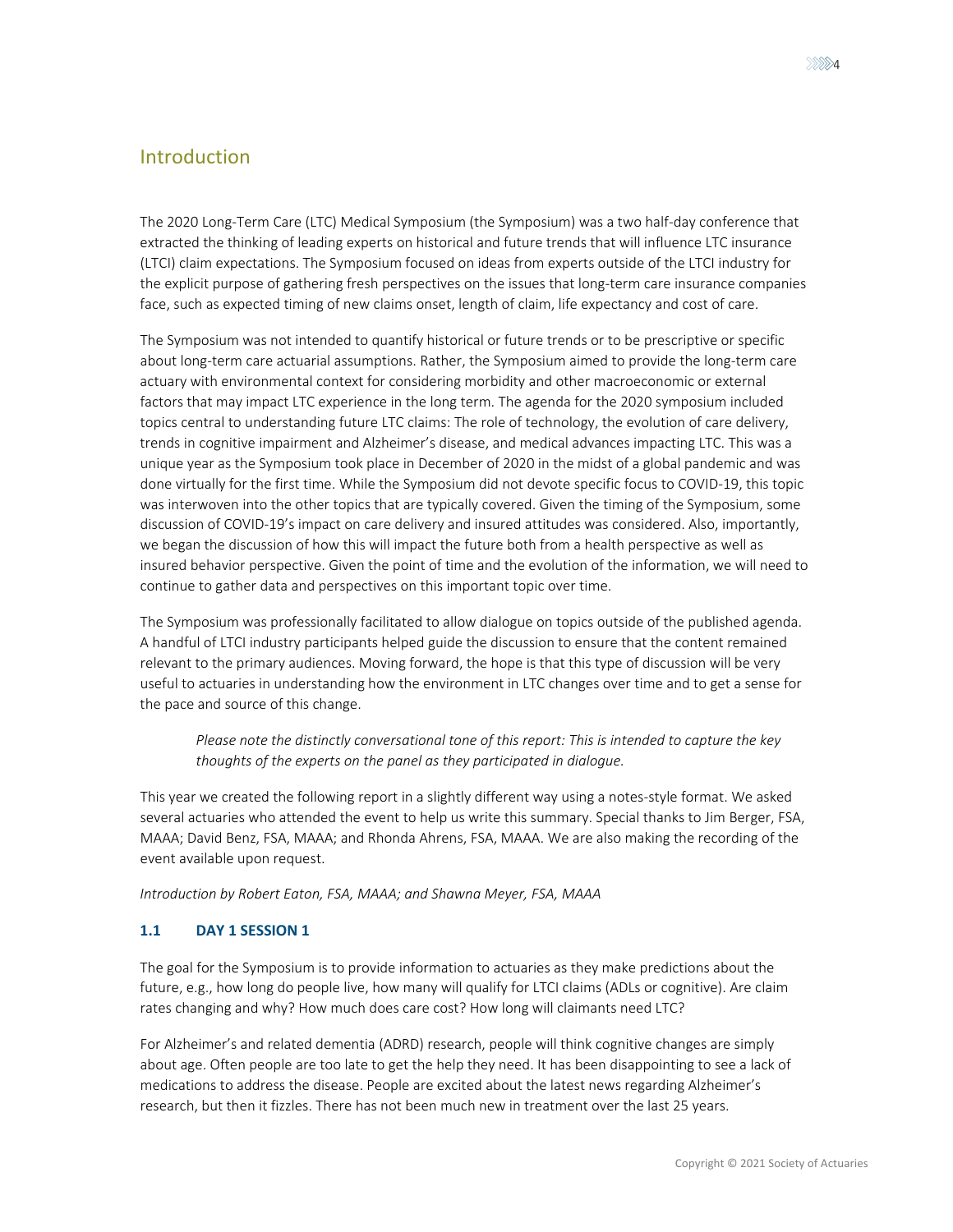There are studies saying lifestyle has an impact on cognition even when there is no therapeutic intervention. The Finger (Scandinavia) and Pointer (US) studies about lifestyle show the impacts occur over years, not months. Early detection gives opportunity for lifestyle changes. But will it really have an impact? Will people change their behavior? This does seem to be the case, both in cognitive health and overall health. How is this used for predicting the future? Are there different indicators we should examine?

From an insurance regulatory perspective, are we sure a beneficial effect extends for the length of the actuarial projection, e.g., 50 years? If people live longer, do their bodies wear out in other ways? Is the outcome always better? This is about competing risks. We need to understand this to think about Alzheimer's. Longer life will increase the risk of cognitive issues. Competing risks may not be just about physiology but about what we choose to treat, e.g., do we aggressively treat an Alzheimer's patient's heart disease?

There are limits to human survival. Severity and prevalence will increase with longevity. We may be able to develop ways to slow aging, so the problems do not show up as soon. But we do not know with certainty what will occur. There is much uncertainty even after just a few years.

A challenge in implementing lifestyle changes is a loss of insight by an individual about the changes this individual is experiencing. They do not tell their doctor about changes since they do not recognize the changes. Thus, the doctor may not make a lifestyle change recommendation for the patient.

There is a limit to human longevity. Is this about an average life expectancy? The average can change due to things outside human health, e.g., self‐driving cars that reduce motor vehicle accidents. A large impact may arise from our expanding digital footprint—as it increases, though artificial intelligence we can learn new ways to investigate what activities lead to healthier lives.

Normal aging versus decline due to Alzheimer's—many therapeutics don't work because they are implemented too late. With early intervention, we can slow the progression of disease. Better testing will help in this matter. In Pennsylvania, we observed a decline in dementia patients. This is because people with milder cases were being treated in community settings. The severe cases go to skilled nursing facilities. This can reduce care costs when treating milder cases. A lot of money is being directed toward early detection of dementia and this should give the opportunity for early treatment.

Part of treatment is treating the family or other caregivers. Patients with significant comorbidities may not have caregivers with the knowledge of how to deal with their loved ones, leading to increased costs including institutionalization. The family in these cases may feel there is nothing they can do. Better equipped caregivers could ease this issue.

If lifestyle is so impactful, does this give us an indication of where we should spend our money? For example, in Japan there is the Restaurant of Mistaken Orders that is staffed with people with lower‐level dementia. They appear to have a slower progression of the disease due to their continued working. How can we use such knowledge?

Long-term care insurance is driven by incidence, continuance, and utilization rates. People do not want care; we want to take care of ourselves, to delay or avoid care. This cuts down on the number of claims or potentially shortens claims. This pre-claim period is not currently part of the LTCI activity.

Insurance companies may have an incentive to keep policyholders independent longer. Delaying the start of long‐term care services means some people will die before ever needing care. Others will still require care but for a shorter period. Companies need to determine whether they view their role as simply paying claims when eligibility triggers are met or whether the company should intervene early and attempt to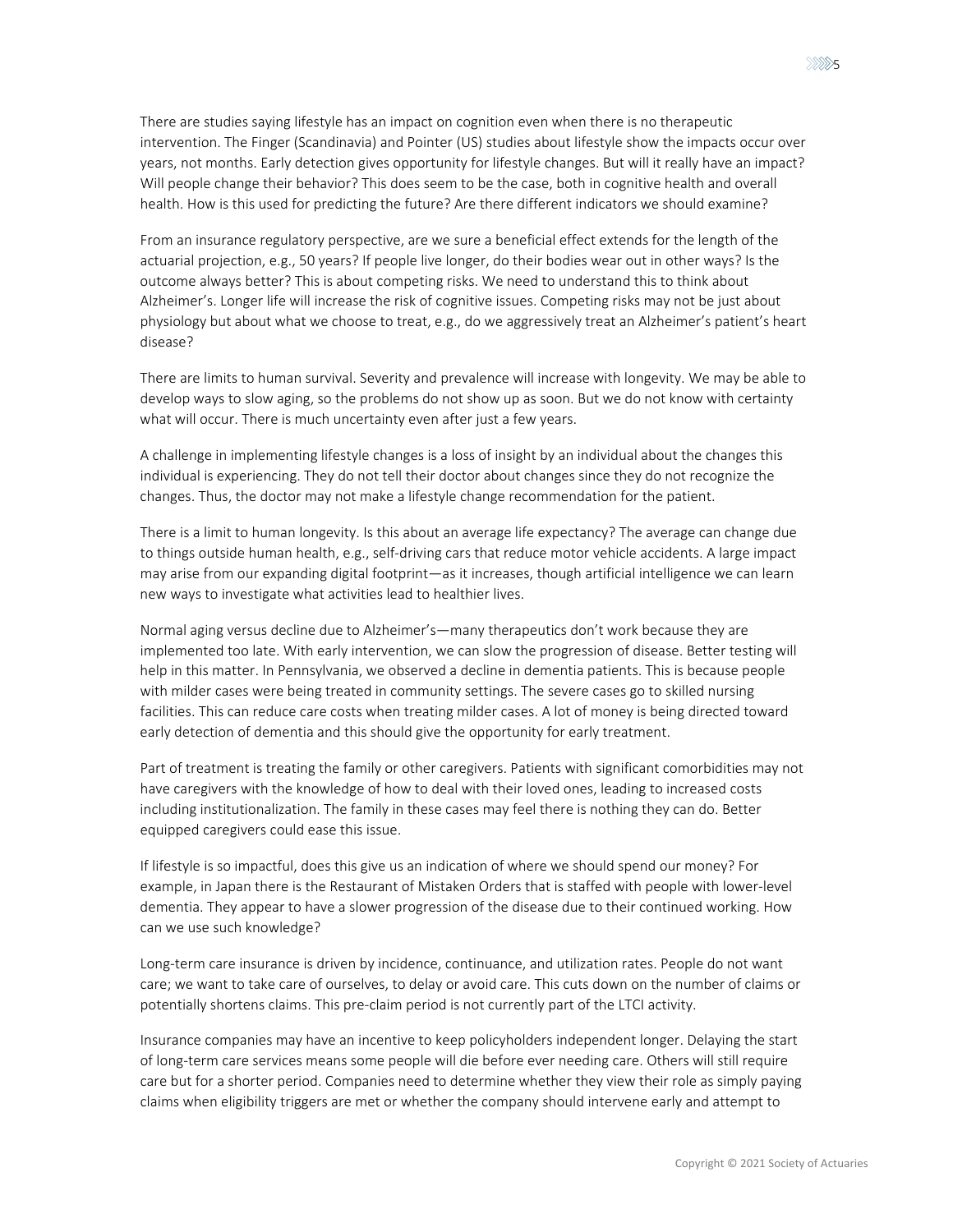manage claims. Widespread adoption of care coordination by LTC insurers has taken time. If companies determine they want to take a more active role, policy design and tax-qualification rules may restrict companies to using administrative funds (versus benefit dollars) to pay for programs. This makes it important for companies to assess the return on investment of programs.

Study results from intervention and care coordination programs have shown mixed results. Outcomes can be better for the patient, but it is unusual to see a study where the cost of intervention and enhancement of services pay for themselves by reducing the cost of care. Studies associating dementia with other conditions are observational studies. It is hard to do definitive studies, so the causal arrow is uncertain.

Telehealth may be a source of critical data to answering questions companies have. Data on individuals operating in their current setting may give companies information before situations become more critical. However, interventions putting cost considerations first may have unintended consequences. Moving someone with dementia to a safer, rather than a less expensive, setting earlier may avoid more catastrophic consequences later. Patients generally want to stay at home but may become a prisoner in their homes. People may thrive more in a different setting with social interaction, three solid meals a day, hobbies, and exercise. Decision makers need to balance risk and quality of life considerations.

Early detection can be good from a research standpoint, but it can be life changing for those affected. It will change the way people interact with the diagnosed. Early detection impacts how others see the diagnosed person and how that person sees herself or himself. There is no evidence that medications or treatments available now can deliver a promise of slowing the decline. By the time professionals have the ability to make a diagnosis, people are substantially disabled.

People can do all the recommended things—exercise, stay cognitively active, etc.—and still get Alzheimer's. It is a relentless disease. There is no current evidence showing receiving early treatment is beneficial. In fact, it could extend the most agonizing part of the decline. It may be better for caregivers to accept the decline and allow the patient to move to a more controllable state. The available family and support networks determine how the care will go for those affected.

Outside of diagnostics, one of the best long‐term predictors of health and wellness is social interaction. This is not easy to determine from a medical chart. One can be terribly lonely in a large group of people so one needs to know something about the quality of the social relationships. How lonely do people feel? Do they have supportive relationships? Divorce and smaller families are changing demographics and the number of "unbefriended" elders will increase in the years to come.

Dementia is harder on the caregiver than the diagnosed. People with dementia often have periods where they are very difficult. Caregiving for dementia is loneliness inducing. This leads to caregiver burnout.

If one assumes life spans are somewhat fixed, and the onset of dementia is pushed back, people will be exposed to other causes of decline. The "last batter up" seems to be sarcopenia (progressive and generalized loss of skeletal muscle mass and strength). People who have few issues with other organ systems and avoid accidents still succumb to sarcopenia in their 90s to 100s. It appears the medical profession does not have a good way to stop sarcopenia. One can compensate by having good muscle mass going into the 80s so when one loses 30 percent of mass, he or she can still get out of a chair. Even people who were active younger still have a hard time getting around when they are 100. As medical advancements delay and whittle away at other causes, there will still be people who cannot get around due to muscle loss.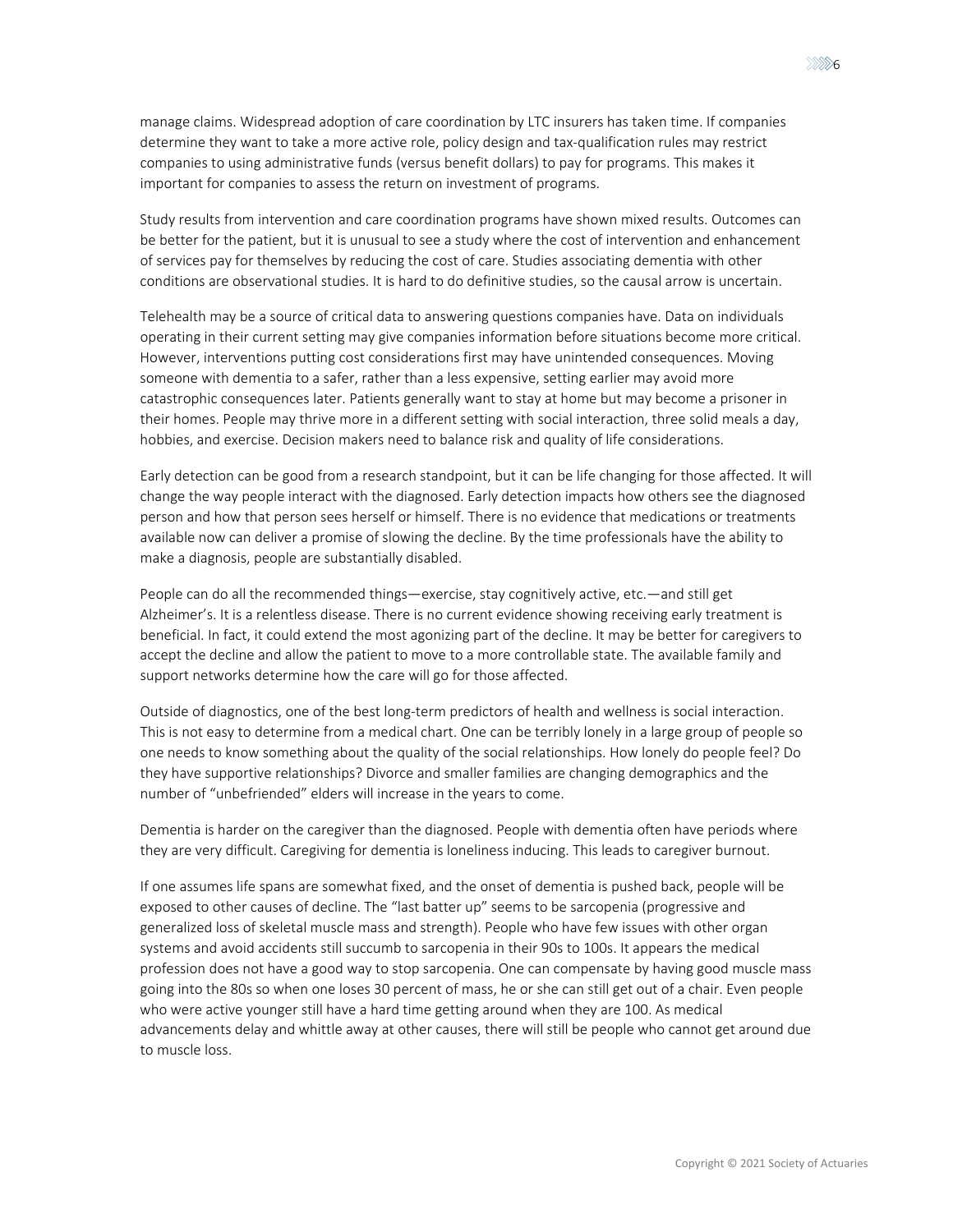#### **DAY 1 SESSION 2**

The mini‐mental state exam (MMSE) is widely used as a diagnostic tool for Alzheimer's Disease. While it was a good tool initially, it tends to be educationally and culturally loaded, meaning educated people may score higher with the same level of cognition as those who are less educated. It also does not test executive functions. The three‐word recall is the most important aspect, but disorders like Parkinson's can also present difficulty in three‐word recall.

A better test is the Montreal cognitive assessment (MOCA). This test is preferable to the MMSE as it tests memory and allows for semantic cues that can help separate disorders like Parkinson's from Alzheimer's. For example, if one of the memory words is "penny," a semantic cue could be "money." If the individual is then able to recall the word, it may not be Alzheimer's. The MOCA test also tests visual and spatial executive functioning. Education can still mask results on MOCA, but it may be preferable to the neuropsychological testing as it is quite extensive and can take two to three hours. For individuals suffering from delirium caused by acute conditions, trauma, exhaustion, etc., it may not be practical to participate in such a long exam. Geriatric depression may also pay a role. Depression is quite common in 80‐ and 90‐year‐olds and this can also cause memory issues. Both the MOCA and MMSE are under copyright rules so doctors must pay every time they administer these tests. The need for constant supervision is reliant on the patient's judgement. For example, do they know who to call in an emergency? Doctors often feel they are too busy to administer a cognitive test and therefore Alzheimer's may be under‐detected. There are a few quick and easy tests to administer such as asking a patient to draw a clock or name as many animals as they can. Finally, all tests have limitations. Tests should be used to determine whether further investigation is needed, and multidimensional approaches are ideal. Telenursing assessments (video interviews) were expected to have a 40 percent to 50 percent adoption rate but is achieving closer to an 85 percent adoption rate. This will help the innovation of new tools and move away from tests like the MMSE.

When it comes to long‐term care services, innovation and caregiving are in the very early stages and a crisis is coming. The ability to create vaccinations quickly for COVID‐19 has been amazing and society should leverage the learnings from this effort. We need to find a way to mobilize our society and we can do that with an awareness of the crisis.

Ageism is real. There are more geriatricians dying each year than entering the field. Geriatricians make 30 percent less income compared to other practitioners and new doctors with student loans feel they cannot afford to go into geriatrics even if they want to. Financing of nursing homes and the availability of services do not get discussed enough. Society needs to focus more on social arrangements. We spend a lot of money on health care and diagnostic testing, but the individual may not have a place to live or food to eat. The United States has lacked focus on chronic care and long‐term care services are cobbled together as a result. End of care cost is continuing to rise (incubations, ventilators, etc.). As a society, we struggle to let people go.

One way to get on the public agenda is to show fiscal consequences. A report was published 10 years ago showing the future cost of long‐term care services will bankrupt the system. We should drive innovation based on these fiscal consequences. Bank of America is now employing gerontologists teaching portfolio managers how to deal with Alzheimer's to retain clients.

To drive change, we need to understand collective harm, but the data is fragmented. COVID‐19 has helped us to understand collective harm to the elderly population. We need to collect better data to understand decision making.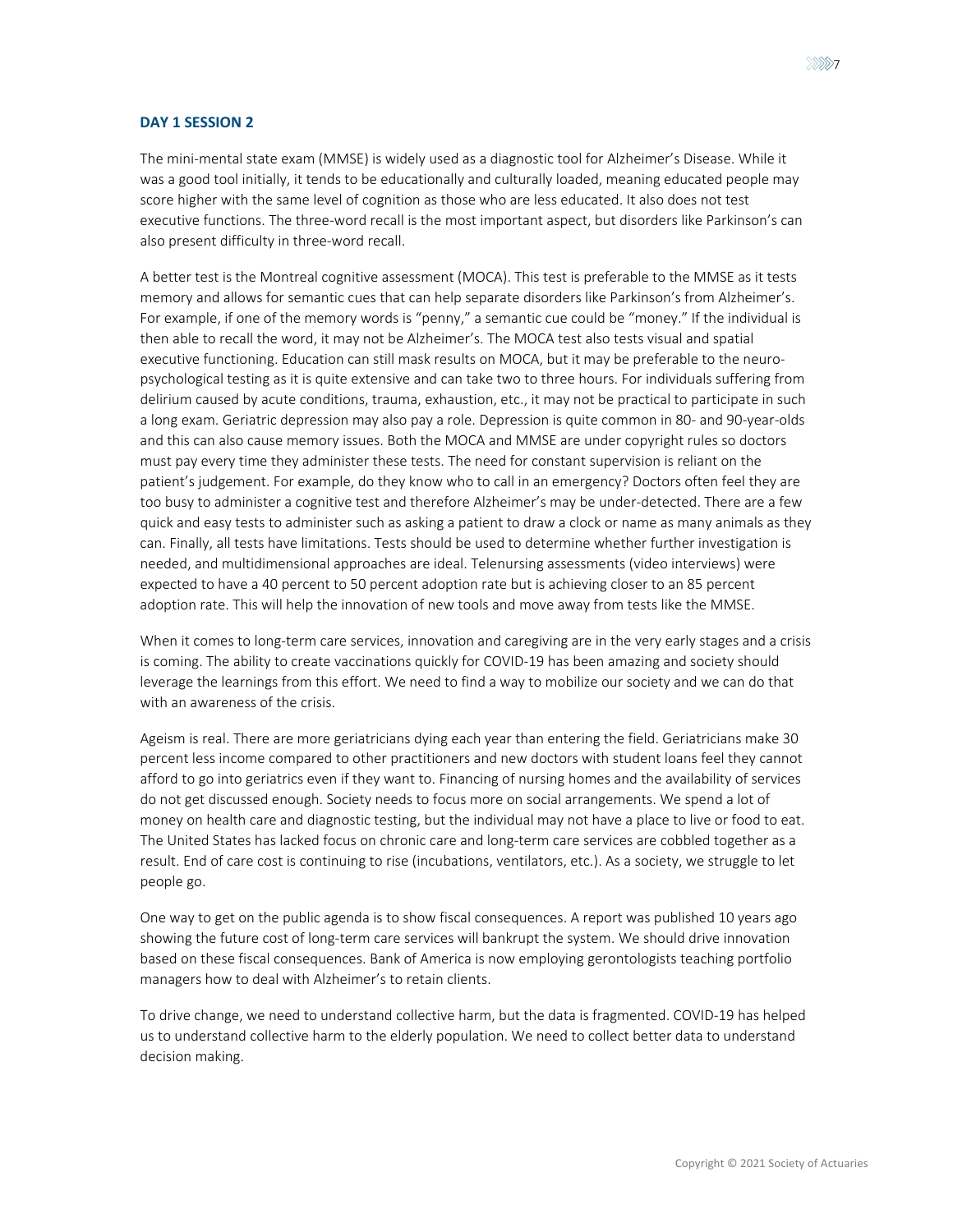At age 85, an individual has a 50 percent chance of developing Alzheimer's. People are shocked to learn this. We, as a society, do not have a good understanding of the prevalence. People can talk to an individual with Alzheimer's and not realize it because they are able to carry on conversations. Alzheimer's will bankrupt us if we do not find a cure, as treatment is not enough. We may be able to address the issue through prevention. One politician said that to get something done, we need to look at the impact on children. If we do not solve this issue, it will impact everyone. A cure for Alzheimer's is not likely. Only one disease has been cured historically speaking.

An important area of focus is taking a tele‐doc model used for acute care and integrating it with chronic care. There could be big benefits from virtual chronic care interactions. To effectively postpose chronic care, we need to intervene with virtual care much earlier in the process since it can be difficult to get the patients in to see their doctor and collect important data.

The impact COVID‐19 will have on long‐term care insurance claims in the long‐run is difficult to predict. For example, Individuals may get chicken pox and shingles, separated by decades of time, and post‐polio syndrome emerged decades after people survived polio. The long-term consequences of COVID-19 will be largely unknown, but likely not positive.

COVID‐19 has created some earlier deaths for people with an LTC need. Those people who survive and have a longer‐term LTC need could see an earlier functional decline. One may be able to associate the COVID "long‐haulers"—the chronically ill who are not improving—with fibromyalgia patients and learn more about disabling conditions.

Some practicing clinicians are screening patients for loneliness during COVID‐19, which has a very negative impact. Some neurologists are evaluating if cognitive issues arising during COVID‐19 may be persistent following the pandemic.

There has been a tremendous increase in demand—for those receiving care in the home—for informal caregiving (i.e., family members). Some LTCI companies will pay for this through an alternate plan of care provision in the contract if they do not have an explicit pool of money to cover informal caregiving.

During COVID‐19, fewer changes in care settings have been observed, and generally a lot less mobility than would be typical. There will still be a need for nursing facilities in the long run, but these may be much different than today's nursing homes. The future of care will introduce more technology, including more robots for assistance. For those receiving care in a community, and who are isolated, this can have a very positive impact.

The current nursing home financial model has problems. The nursing home institutions are trying to care for two populations: Those who need post-acute care and those with long-term care needs who are functionally or cognitively impaired.

The post‐acute care population is not homogenous, and can be thought of in three segments:

- One group will only need care for a few weeks, and their families need to prepare for receiving them;
- another group are on their way to dying; and
- the final group are more typical of a long-term care population.

We generally do not have good measurements about what constitutes an effective community for longterm care, and until we do, it will be difficult to measure success in implementing new LTC programs. LTC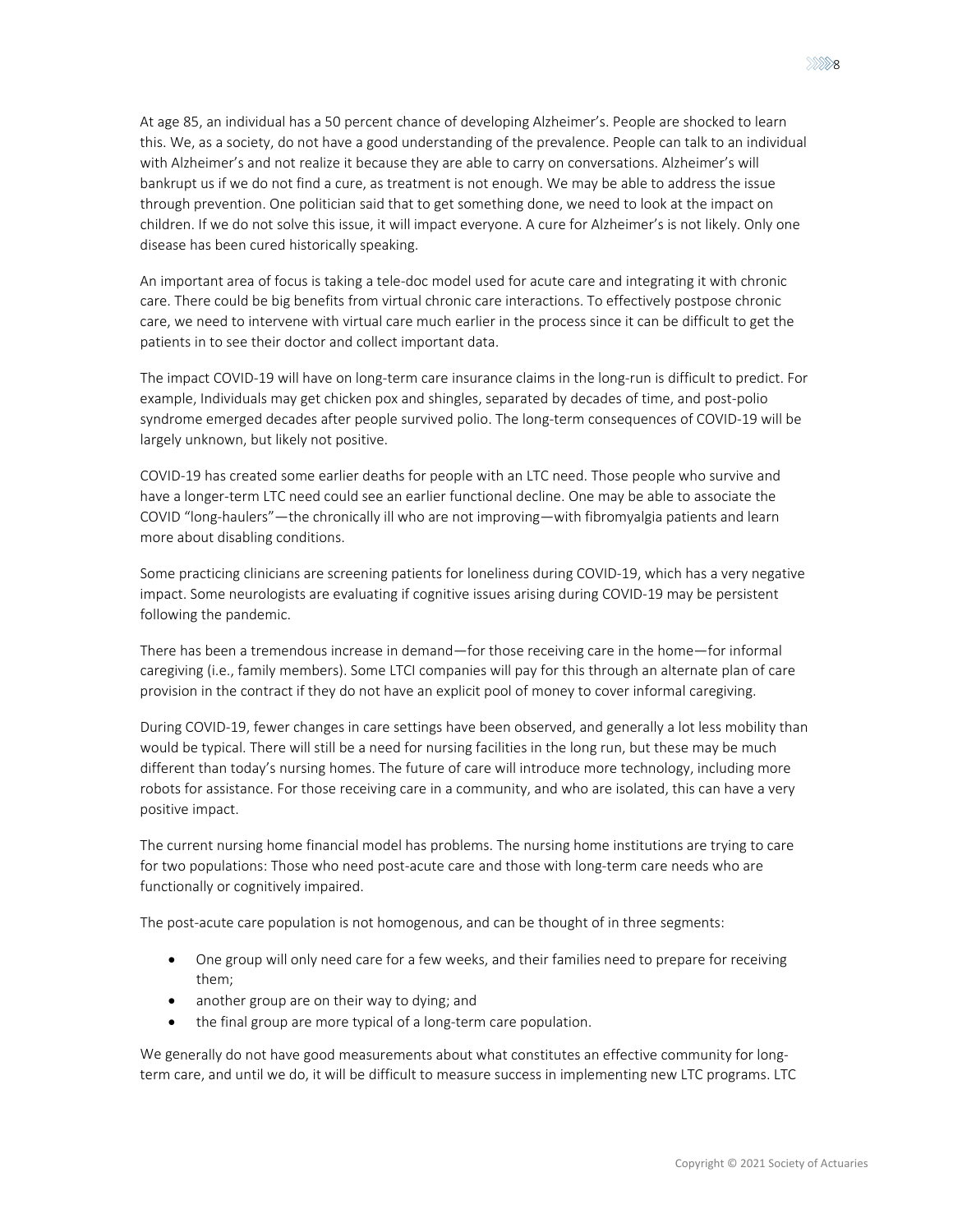insurance policies are written for the individual, but do not really address the larger community of workers, transportation, and caregivers.

Many providers institute programs to improve the rate of incidents such as falls. The pandemic has disrupted routine operations at long‐term care providers, and thus disrupted those efforts.

#### **DAY 2**

The goals and focus of geriatrics research could be changed from lifespan to health span. There is currently a Longevity Dividend Initiative, with evidence that some biologics slow aging. This can be studied and used to improve health span. It will take at least 10 years.

Currently, the risk that things can go wrong (in longevity) doubles every seven years of survival—can we change it to 10? Even if we get the biologics in 10 years, people need to use them for unknown amounts of time to change the "red zone," i.e., the years before terminal lifespans.

This postponing of claims may result in claim compression. If a person is 100 years old, he or she may live the last five years in a disabled state. If one stretches lifespans 10 years longer, does one take those last five years and make them seven? Or does the period of LTC claim (five years) not change if the longevity is increased?

The distribution of deaths has shifted dramatically to older ages over the last century. Frailty and disability accumulate with the passage of time. Aging science is designed to compress the "red zone" (versus stretching longevity). The goal is to have people living as long and functional as possible.

Not everyone believes a major reduction in the per person risk of disability late in life will be seen as long as the average age of death is 72. If we extend that to 85, maybe three to four years of extension would include improvement in the last few years.

Living well at age 70, 80, or 90 is difficult, and improvements will differ by level of affluence. The distribution of health span improvements will be a factor. This does not mean it cannot or should not be developed for the affluent world.

The biology of aging is not understood. Aging is not talked about, but risk factors are, as we think about why the body breaks down. Public health solutions versus LTCI or other insurance solutions are not the same.

Loneliness has a huge effect on mortality. If one has children who want to be around, it can make a difference in how one feels about seeking or receiving care. This affects one's continued health, mental state, etc. This makes a difference in elderly who have loved ones versus those who feel they do not.

Home care and, possibly, facility care employees are underpaid but the care of a vulnerable elderly population is put in their hands. Demand for care is going up while the supply of workers is going down. As supply of these workers goes down the cost will go up. A solution to the declining supply of workers is to pay them better. Another solution is to better fund social programs to increase the supply of care. Either way, this may mean the costs will go up faster than inflation at some point. We have not we seen this yet. Increasing pay should attract workers, resulting in less turnover and less training expenses (or more effective training). This may at least partially offset the increase in cost.

Necessity is the mother of invention: If the mismatched supply and demand of caregivers is not addressed, innovations in care delivery will need to be made to address a growing demand with an aging population. Is one solution to the supply problem to develop programs to incent families to provide care?

Regarding the State of Washington program and other potential legislation, the advantage of public programs is that they could reduce marketing costs for the LTC insurance industry. These programs would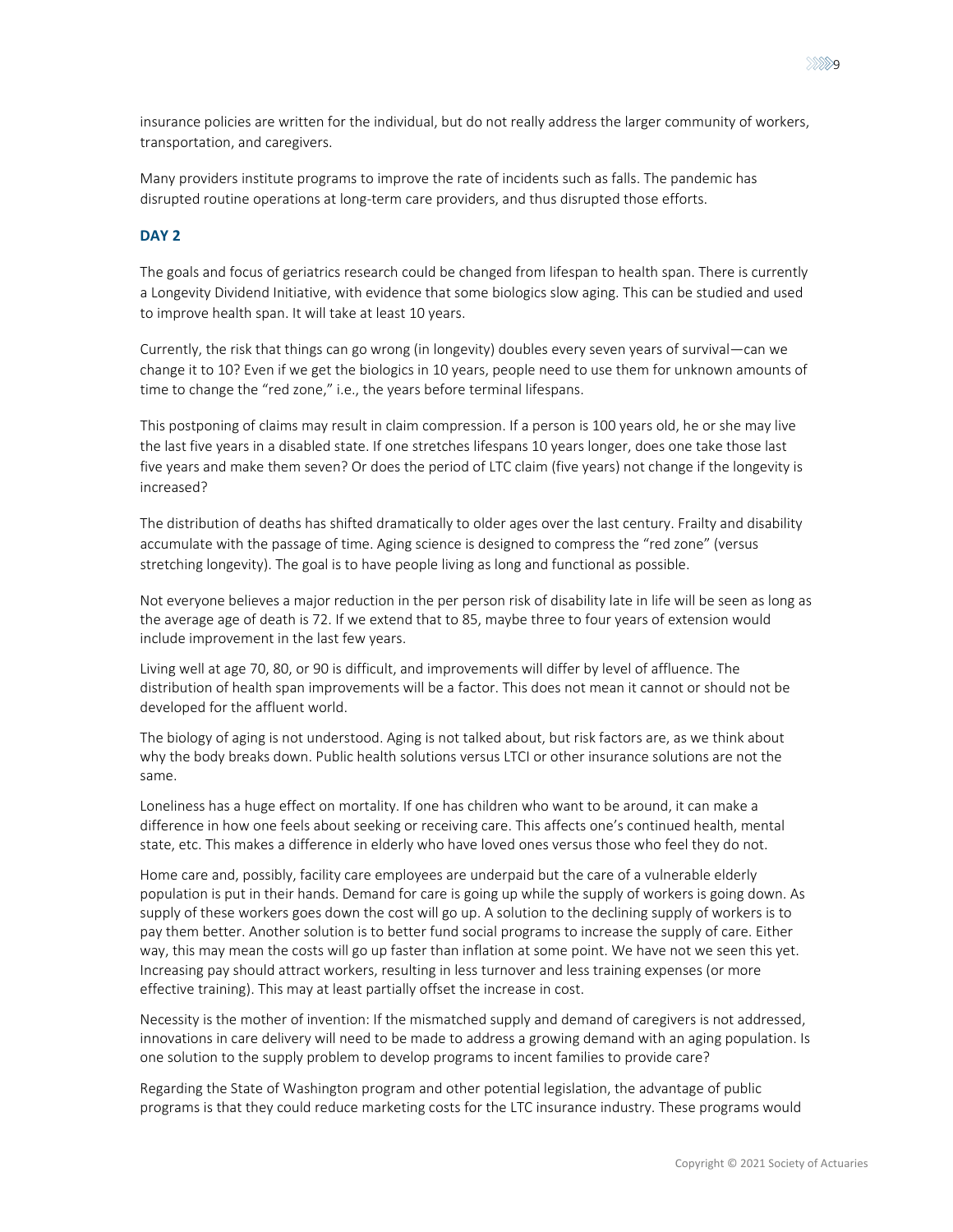improve education and awareness and may lead to less expensive products and more market saturation, or more demand for insurance products.

Medicare Supplement insurance is more successful because it is a wrapper around Medicare. Medicare does most of the marketing and performs the primary determination of the claim before the Medicare Supplement insurer needs to consider its obligation, so there is an efficiency in both the marketing and the claims paying process.

There are ideas about community intervention, including a "caregiving bank" and retirement communities where everyone helps one another. With this program one could get credits (e.g., grocery shopping for someone) and can dip into the credits when help is needed. Technology can play a role in this through apps and other programs.

The current caregiver ratio is 7:1, and in 20 years it will only be 3:1. Some people do not have kids as direct support. Could a robot help a 72-year-old woman with the heavy lifting needed to care for her ailing husband? This dynamic could also address supply and pay issues, as many people may be unattracted to caregiver roles because of the risk of their own injuries or the heavy labor often involved.

We cannot ignore the human factor; there are likely to be technology solutions for this as well. It is possible to have systems where a human checks in with care recipients remotely on a screen. We need to ensure human contact and interaction.

There is a supply issue regarding paying a living wage, and this varies across the country as the living wage varies in dollar amount by state, and even within state. That should be kept in mind if a solution to pay more to generate supply is considered.

People five, 10, or 15 years from retirement need to work long‐term care into their retirement planning in some way. Depending on Medicaid may only give one access to a waiting list, especially when it comes to home care.

Perhaps a better solution for middle America is a focus on the very long tail risk. People can find friends and family to care for them for a while and eventually dip into an insurance or a public program benefit. Current long‐term care insurance products do not allow that as an option. There is currently very little coverage available for long, long‐term care needs.

How will the places for care delivery change over the next 10, 20, or 30 years? We have nursing home, assisted living facility, and home care now. The emergence or need for communities of shared responsibility and caregiver "credit" programs have been discussed. Perhaps, there has been a change in preference from people saying they want to "age in their own home" to wanting to "age in their own community."

The door has been opened for managed care to pay for some long‐term services, specifically Medicare Advantage. Over time, this could blur the line between what is thought of as medical care versus long‐term care and the two may become synonymous.

We see the possible introduction of supportive housing in communities driven by care providers and insurance companies, or the public. This is pre‐assisted living care; there is more connectivity between the health delivery system and the social services delivery system.

There is so much health data stored on every individual these days. At what point will insurers be able to or be motivated to use it to lower the cost of premiums or help them better predict and manage the care of the individuals? Privacy and protected health information really prevents this being widely used by an insurance company, especially years after the policy is issued. Are there ways to get consent from insureds so this can be monitored? How would a company get it for everyone in the block?

There are programs that give vitality credits that could be premium discounts. Airbnb and VRBO–type startups have tested a "Golden Girls" model—essentially marketing a roommate system where the tenants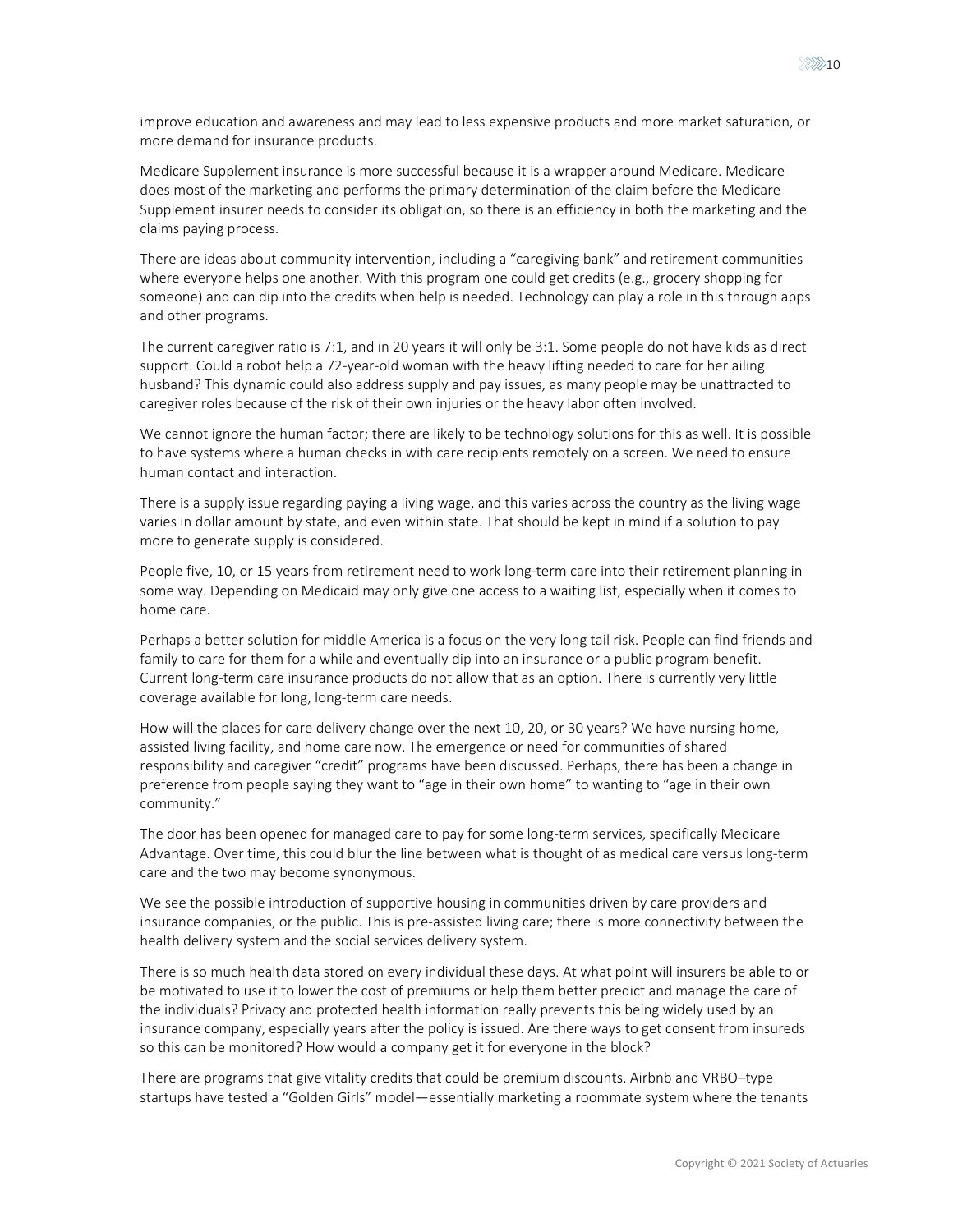can lean on one another. Additional apps would cater to their needs such as dog-walking services when the dog owner is less able to provide that level of care for a pet but otherwise benefits from having a pet.

Predicting claims is only part of the equation. The cost of care can vary widely from county to county. That must also be predictable in order to help insurance companies predict the cost of claims in the future. Individual's acceptance of care that extends life or acceptance death is upon them may vary by geographic region.

There are different supply sources for caregiving needs by geographic region and nursing home lobbies are stronger than individual lobbies. So, depending on the politics of a region, caregivers may be dis‐incented to control costs.

Take the example of a healthier person living in a facility who contributes to the rest of the community: A 100‐year‐old delivering newspapers to everyone else. There is a sense of community for some individuals living in these facilities. Families have the capacity to care‐give across many generations: It is now not uncommon to have three generations of a family all receiving some level of care.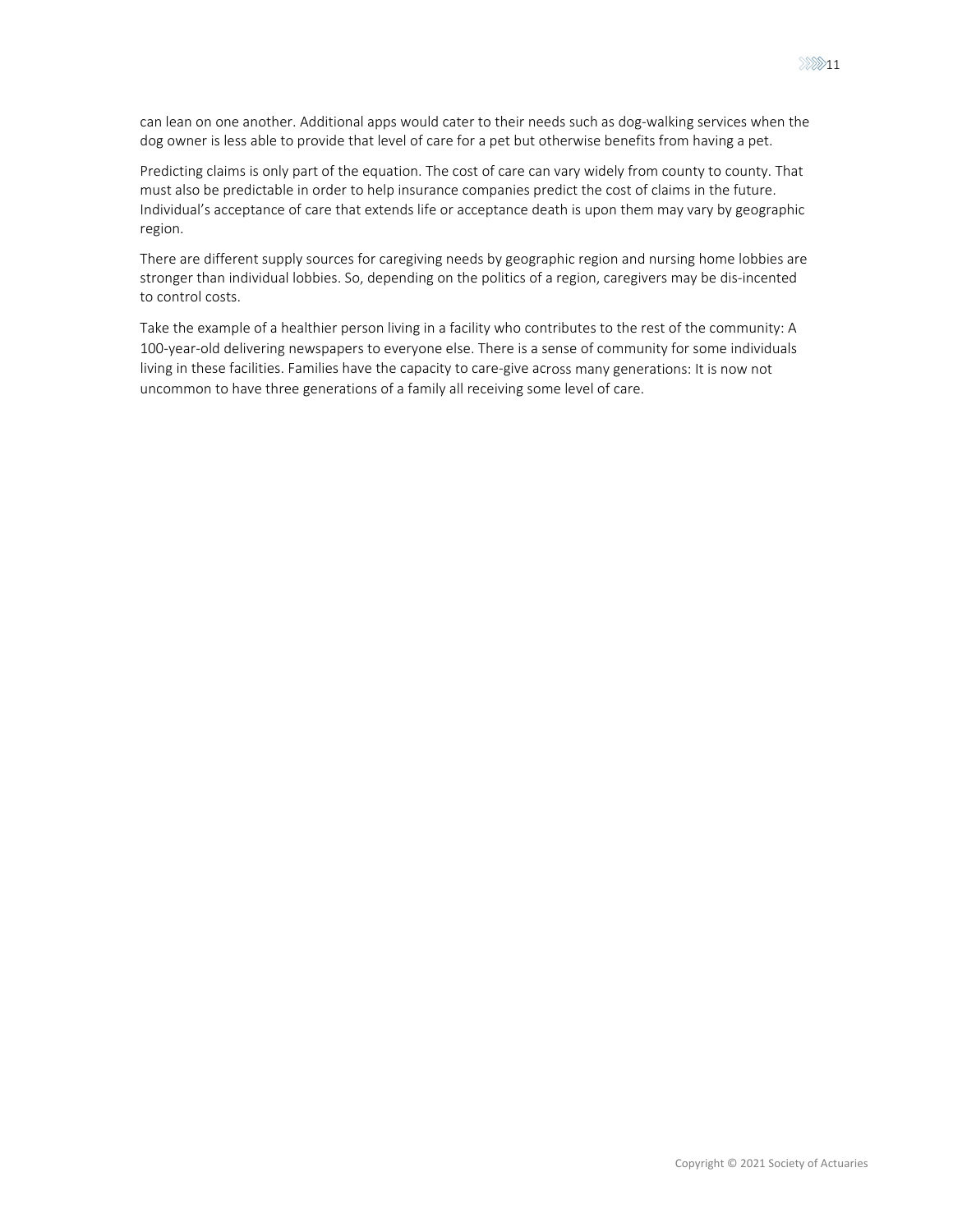# Appendix : Panelists

### LIST OF PANELISTS

| <b>Name</b>             | Role                                | Company                            |
|-------------------------|-------------------------------------|------------------------------------|
| Chris Gorham            | Moderator                           | Retired                            |
| Joe Wurzburger          | <b>Staff Support</b>                | Society of Actuaries               |
| Shawna Meyer            | Symposium Leader                    | <b>GE</b>                          |
| <b>Robert Eaton</b>     | Symposium Leader                    | <b>Milliman</b>                    |
| <b>Sharon Reed</b>      | <b>Industry Expert - Caregiving</b> | <b>LTCG</b>                        |
| Rhonda Ahrens           | <b>Industry Expert - Regulator</b>  | Nebraska DOI                       |
| S. Jay Olshansky, Ph.D. | <b>External Expert - Ageing</b>     | University of Illinois at Chicago  |
| Dr. Victoria Braund     | <b>External Expert - Geriatrics</b> | Northshore University HealthSystem |
| Michael G Mercury, PhD  | <b>External Expert - Geriatrics</b> | Northshore University HealthSystem |
| Dr Samir Qamar          | <b>External Expert - Technology</b> | Medwand                            |
| Char Hu                 | <b>External Expert - Caregiving</b> | The Helper Bees                    |
| Dr Joanne Lynn          | <b>External Expert - LTC Policy</b> | Altarum                            |
| Michael Hodin, Ph.D     | <b>External Expert - Geriatrics</b> | Global Coalition on Aging          |
| Victor Lane Rose        | <b>External Expert - Caregiving</b> | <b>ECRI</b>                        |
| Marc Cohen              | <b>External Expert - LTC Policy</b> | University of Massachusetts Boston |
| Karley Yoder            | <b>External Expert - Technology</b> | <b>GE</b> Healthcare               |
| <b>Tyler Armstrong</b>  | Notetaker                           | <b>Milliman</b>                    |